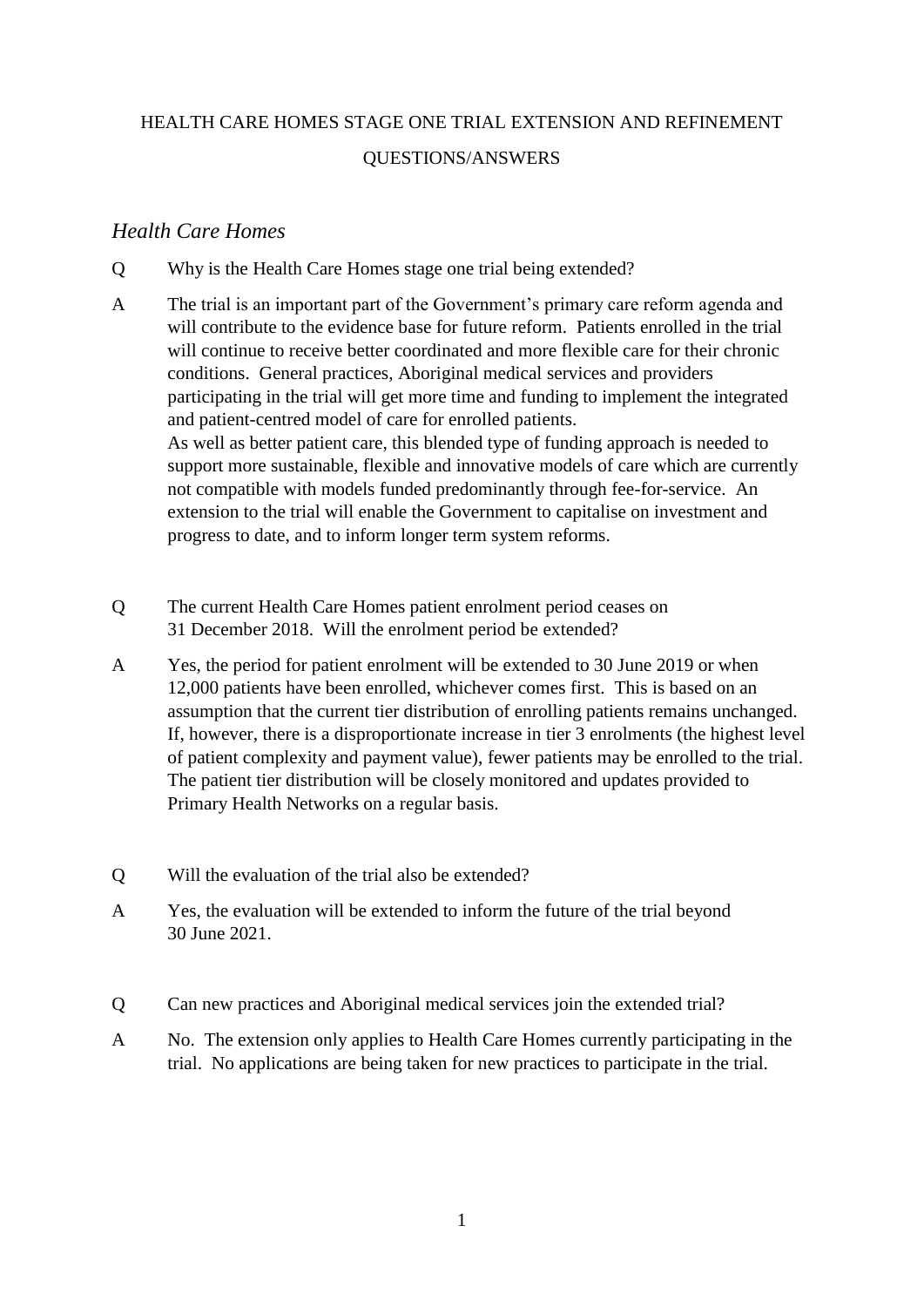- Q Do practices currently participating in the trial have to continue until the new end date?
- A Currently registered Health Care Homes will be encouraged to continue in the trial until 30 June 2021 so that their potential and enrolled patients will benefit from the enhanced model of care. However, participation in the trial remains voluntary for both practices and patients.
- Q Are there any changes to funding provided to practices?
- A Indexation will be introduced to the bundled payments to ensure consistency with the Medicare Benefits Scheme.
- Q Have any other changes been made to the program and how patients access services?
- A The Health Care Homes stage one trial will essentially remain the same for Health Care Homes as well as potential and enrolled patients. Patients will continue to access services through their Health Care Home which will work with the patient to flexibly design services that meet the patient's needs.
- Q Is there an extension to the deadline (currently 30 November 2018) for Health Care Homes to be using shared care planning software that meets the minimum requirements developed by the Department?
- A Health Care Homes should now be using electronic shared care planning software. If a Health Care Home is not using electronic shared care planning software, they should be discussing the reasons for this with their Primary Health Network facilitator.
- Q The target for enrolled patients is now 12,000. Why are you no longer aiming for 65,000 patients?
- A Based on current patient enrolment rates, the revised target of 12,000 is achievable by 30 June 2019 and will enable a robust evaluation of the funding model and patient care. Learnings to date, which are also consistent with international experience, has reinforced that implementation of major health reform takes time.
- Q Will the arrangements that have been put in place to monitor practice and provider incentive payments be extended?
- A Yes. The Department will continue to monitor incentive payment levels and will provide top-up payments as required to ensure that no Health Care Home is disadvantaged as a result of their participation in the trial.